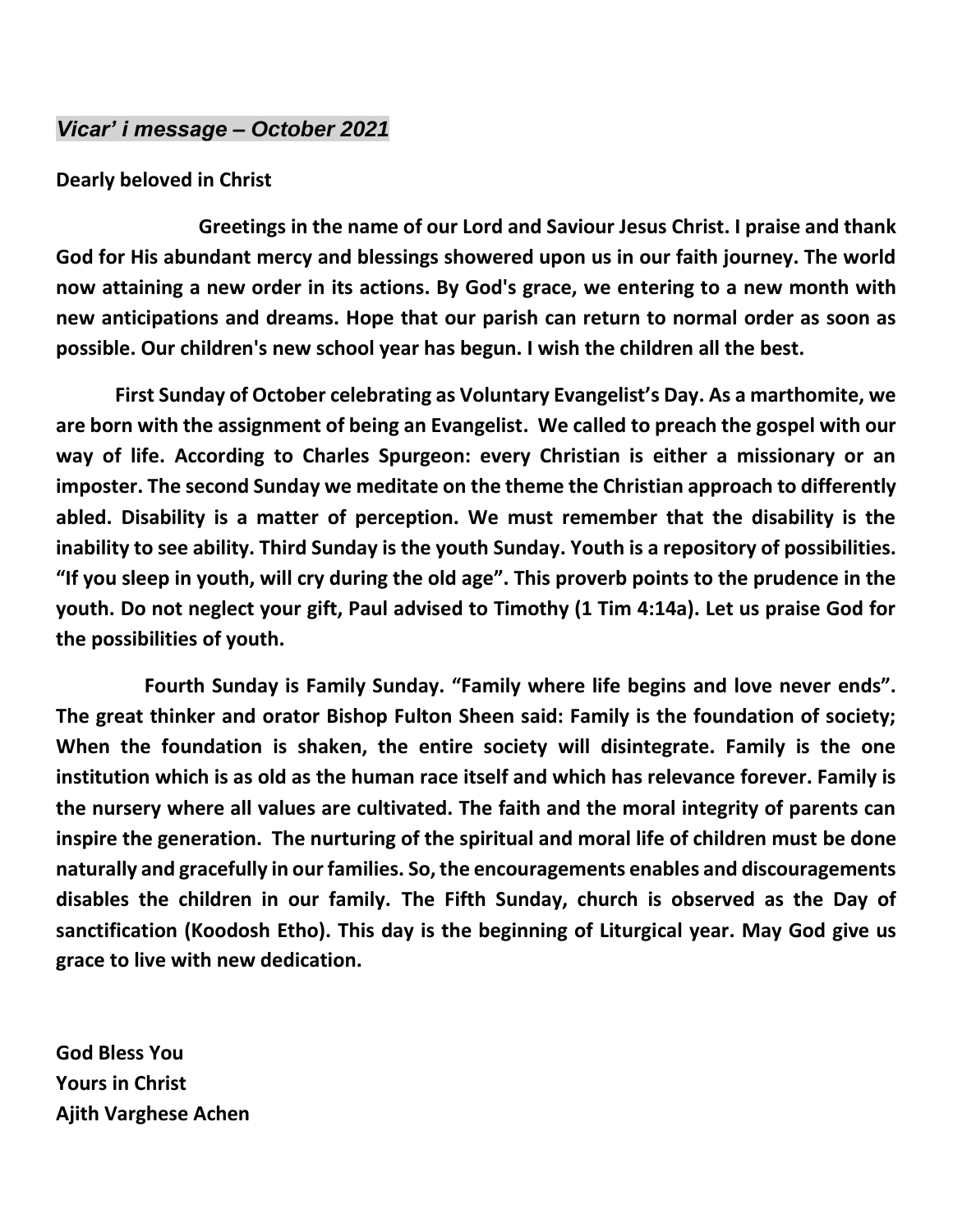# Church executive committee 2021

|                         | <b>NAME</b>            | <b>E-MAIL</b>              | <b>HOME TEL#</b> | CELL#            |
|-------------------------|------------------------|----------------------------|------------------|------------------|
| <b>OFFICE BEARERS</b>   |                        |                            |                  |                  |
| Vicar/President         | Rev.Ajith Varghese     | revajithkalappila@yahoo.in |                  | 91 7356167110    |
| Vicar In Charge         | Rev.T.K. Jiohn         |                            |                  | (516) 587-7390   |
| Vice-president          | M.S. Eappen            | mseappen@yahoo.com         | (845) 365-1550   | (845) 270-0076   |
| Secretary               | John Job               | jjjnjob@msn.com            | (845) 267-3387   | (845) 304-3334   |
| Treasurer               | <b>Thomas Varghese</b> | tvarg19301@gmail.com       | (845) 627-2535   | (845) 300-7019   |
| Accountant              | Linu Abraham           | linuabraham@hotmail.com    | (845) 627-0123   | (845) 300-8899   |
| Lay Leader              | Dey P. Neduvelil       | deyned@gmail.com           | (845) 523-2961   | $(845)$ 653-2418 |
| Clarkstown area repres. | Rosamma Chacko         | chackoyohannan@gmail.com   | (845) 371-2996   | (845) 664-3014   |
| Orangetown area repre   | <b>Binu Thomas</b>     | bbinoss@gmail.com          | (845) 624-3640   | (845) 598-4393   |
| Ramapo area rep.        | Ajay Pappan            | Ajaypappan@yahoo.com       | (845) 504-0599   | (845) 300-5844   |
| Choir rep.              | Jiji John              | Jjohn17@optonline.net      | (845) 215-9131   | (845) 598-0856   |
| Edavaka mission rep.    | Joseph P. David        | jdavi1418@gmail.com        | (845) 352-9435   | (845) 263-2704   |
| Sevika sanghom          | Jessy Thomas           | jojitom@gmail.com          | (845) 352-1253   | (845) 608-4249   |
| Senior Citizen          | T.K. Koshy             | j6234871@live.com          | (845) 268-1990   | (845) 480-2860   |
| Sunday School           | <b>Mathew Sanuel</b>   | msrdd@hotmail.com          | (845) 613-7673   | (845) 480-6112   |
| Youth fellowship        | Namitha Joshua         | namitajoshua@gmail.com     | (607) 379-2581   | (607) 379-2581   |
| Assembly member         | Linu Abraham           | linuabraham@hotmail.com    | (845) 627-0123   | (845) 300-8899   |
| Mandalam member         | Zachariah<br>Abraham   | Zachariah39@hotmail.com    | (845) 425-7748   | (877) 621 7148   |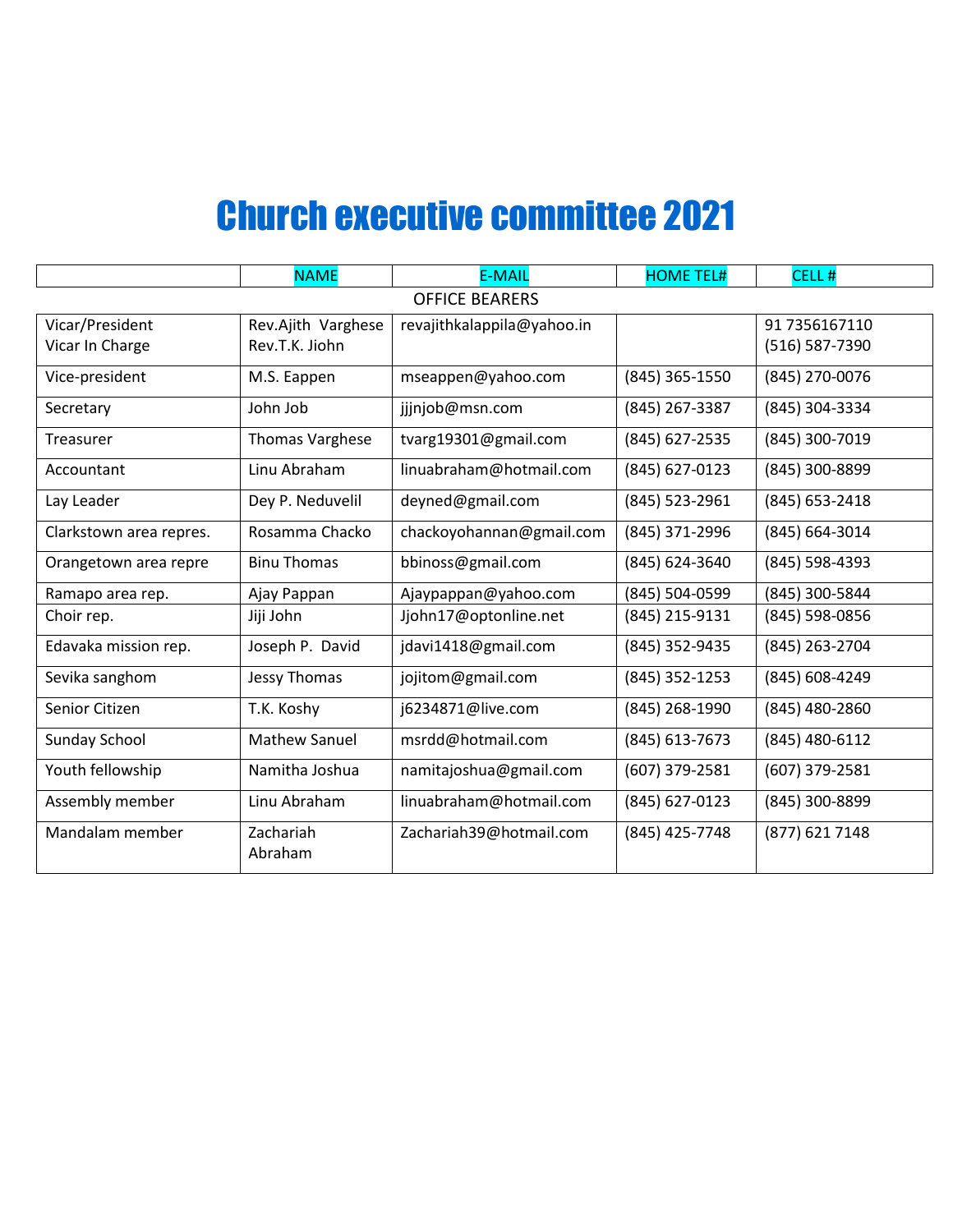| Date          | <b>Lesson 1</b>                                                            | <b>Lesson 2</b>                                    | <b>Epistle</b>     | <b>Gospel</b> |                      |
|---------------|----------------------------------------------------------------------------|----------------------------------------------------|--------------------|---------------|----------------------|
|               | <b>Voluntary Evangelist's Day - Carriers of the Gospel</b>                 |                                                    |                    |               |                      |
| <b>Oct 03</b> | Gen 12:1-9                                                                 | Rom 1:8-16                                         | 2Tim 4:1-6         |               | <b>Matt 28:16-20</b> |
|               |                                                                            | <b>Christian Approach to the Differently Abled</b> |                    |               |                      |
|               |                                                                            |                                                    |                    |               |                      |
| <b>Oct 10</b> | 2Sam 9:1-12                                                                | <b>Acts 3:1-10</b>                                 | 2Cor 12:1-10       |               | Matt 15:29-31        |
|               | <b>Youth Sunday - Youth: Search for a Meaningful Life</b>                  |                                                    |                    |               |                      |
|               | 1Tim 4:12-16                                                               |                                                    |                    |               |                      |
| <b>Oct 17</b> | Dan 1:1-7                                                                  | Eph 6:10-18                                        |                    |               | <b>Mark 10:17-22</b> |
|               | <b>Christian Family Dedication Sunday – Family: Replica of the Kingdom</b> |                                                    |                    |               |                      |
|               | of God                                                                     |                                                    |                    |               |                      |
| <b>Oct 24</b> | <b>1Sam 1:21-28</b>                                                        | Col 3:18-25                                        | Eph 3:14-21        |               | Luke 2:41-52         |
|               | Koodosh Eetho - Sanctification of the Church, Beginning of Liturgical      |                                                    |                    |               |                      |
|               | Year                                                                       |                                                    |                    |               |                      |
| <b>Oct 31</b> | <b>Jonah 3:1-10</b>                                                        | Heb 9:11-23                                        | <b>Pet 1:13-19</b> |               | <b>Matt 21:12-17</b> |

| <b>Date</b>   | <b>Time</b> | <b>Worship services</b>             |
|---------------|-------------|-------------------------------------|
| <b>Oct 03</b> | 10:30AM     | Divine worship service in Malayalam |
| <b>Oct 10</b> | 10:30AM     | Divine worship service in Malayalam |
| Oct 17        | 10:30AM     | Divine worship service in English   |
| <b>Oct 24</b> | 10:30AM     | Divine worship service in Malayalam |
| Oct 31        | 10:30AM     | Divine worship service in Ebglish   |

### *Wedding Anniversary – October 2021*

| <b>Date</b>   | <b>Name</b>                          | <b>Town</b>              |
|---------------|--------------------------------------|--------------------------|
| <b>Oct 01</b> | <b>Riya and Tinu Varghese</b>        | <b>Rock Tavern, NY</b>   |
| <b>Oct 09</b> | <b>Dency and Robin Chacko</b>        | New City, NY             |
| <b>Oct 10</b> | <b>Mariamma and Varghese Abraham</b> | <b>Congers, NY</b>       |
| <b>Oct 10</b> | <b>Alison and Nithin John</b>        | <b>Spring Valley, NY</b> |
| <b>Oct 24</b> | <b>Jincy and Binu Thomas</b>         | Nanuet, NY               |
| <b>Oct 25</b> | <b>Mary and George Kurian</b>        | Orangeburg, NY           |